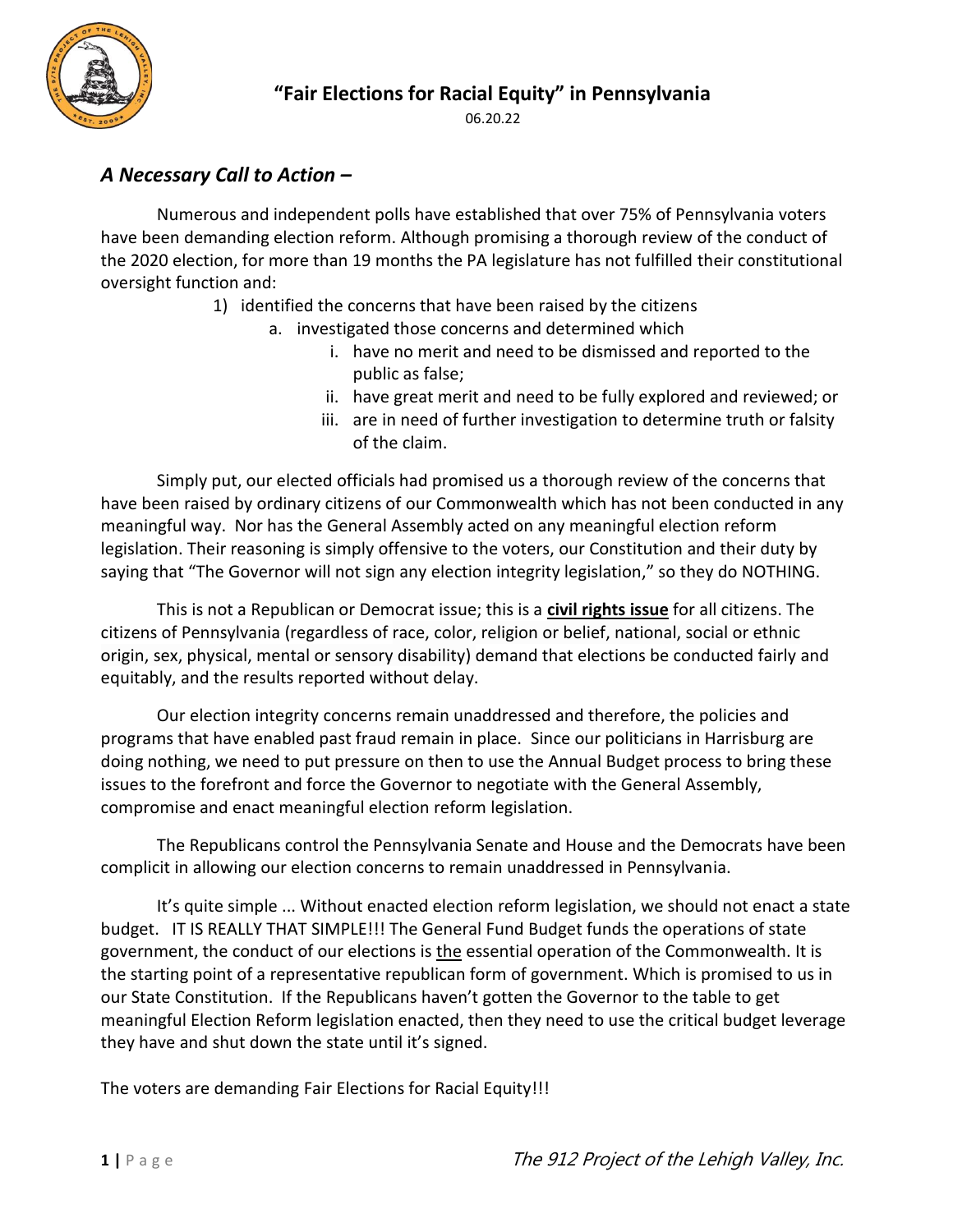The Legislature can and needs to enact the following critical Election Integrity changes NOW:

- **1. Get rid of no-excuse mail-in ballots. Two court cases have ruled no excuse mail-in ballots are unconstitutional. Hence, no opportunity for illegal use of drop boxes.**
- **2. Require Voter ID, over 75% of the voters agree. Puerto Rico would be a good model.**
- **3. The Commonwealth must stop exchanging voter data with the Electronic Registration Information Center (ERIC), a non-profit run by Liberals. ERIC cannot be independently validated or audited. No one knows what happens to PA's voter records with ERIC. Other states are dropping out, the Commonwealth must too.**
- **4. The SURE System (holds the voter registration records) needs a complete review and refresh of the voter records. There are years of entries where PENNDOT allowed illegals to register to vote. A Democrat Auditor General's 2019 Report also identified that over 70% of the voter records in the SURE System have no source of where the voter came from. Also, the voter database is contaminated with ERIC names with no audit trails. The new SURE System's bidding process also needs to be reviewed for bidder fraud and why was a three million-dollar inducement 6 weeks into the new contract paid.**
- **5. Ban private money used to run elections (i.e. CTLC and CEIR - Zuckerbucks).**

The Senate and House needs to show real leadership NOW. The voters are tired of feel good legislation that goes nowhere or hearing that the Governor will not sign anything. The Senate & House have a one-time opportunity to be accountable to the voters who are disgusted that NO REAL action is being done about election fraud. The Senate & the House can use their leverage in the Budget Process to get results!!! HB-1300 should be a great foundation to work from.

Our forefathers sacrificed their lives to keep this county a Republic, it is about time our Pennsylvania legislators honor their sacrifices and do their duty to give real meaning to the Republican form of Government Clause in our Commonwealth's Constitution.

## *The Voters Call to Action -*

**It is critical to contact your State Senator and State Representative TODAY. The budget needs to be approved by July 1, 2022.**

- **First: Sign our on-line petition at [https://LVTP.org/budget](https://lvtp.org/budget) It will automatically notify your legislators. They need to hear from you!!!**
- **Second: Then call and email your legislators TODAY. Demand they enact the five Election Integrity Bullets above. Be respectful, but firm as they will have all kinds of excuses for not executing their Constitutional responsibilities, remind them they work for the voters.**
- **Third: Forward this "Call to Action" to your network of friends and make sure they complete Steps 1 and 2 and then forward it to your friends.**

**For more information, contact SavePA@ProtonMail.com**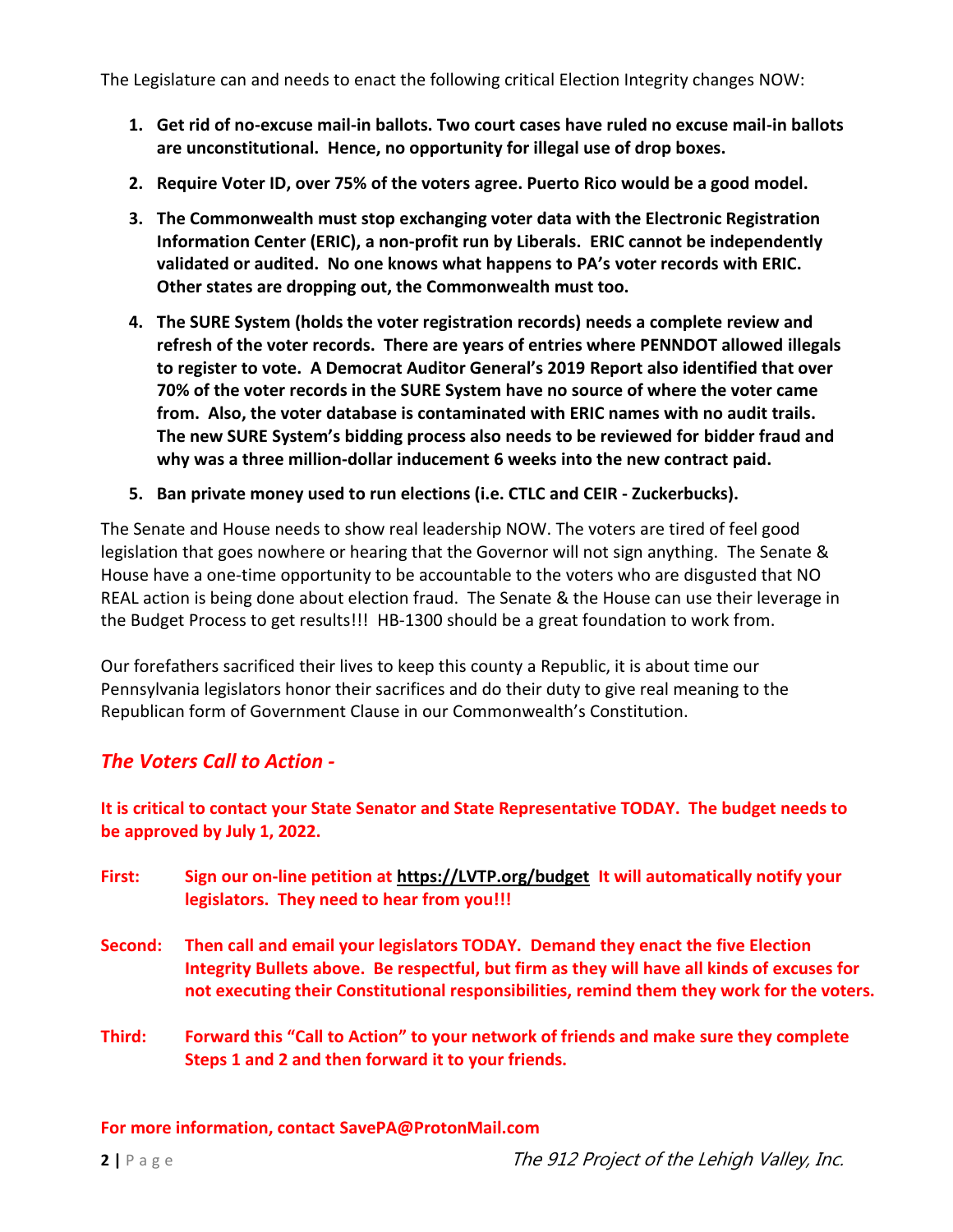## *Background –*

On May 17<sup>th</sup>, a 28-year incumbent, member of Senate Leadership and the Chairman of the powerful Senate Appropriations Committee lost his reelection bid to political newcomer Jarrett Coleman. It was this Senator's condescending and arrogant attitude at a meeting that one of our members attended where he said that Act 77's no-excuse mail-in ballots are fine and there was no election fraud in the 2020 General Election that was this individual's call to action. That was an awaking moment for him, his attitude and denial were dismissive of the concerns that were raised, was against the facts so he decided that we needed people in Harrisburg who remembered for whom they work for. As you can imagine, the GOP establishment was very unhappy with him for running a primary candidate against a long serving incumbent, but, to him, our state and country was more important than making nice with these politicians who only care about their re-elections and the status quo of not getting the job done for the citizens.

Political double speak can no longer be accepted. The PA Senate Investigation contract expired 2 days after the Primary, talk about optics. The Republicans clearly just used the Investigation to make believe they were concerned about Election Fraud and the Democrats flatly opposed all, also ignoring their constituents. The Senate should be ashamed of themselves on the way they dismissed the concerns raised by the citizens of the Commonwealth and their fellow state Senator.

Senator Dush, who is heading up the Senate Investigation has done yeoman's work even though he was thwarted in his efforts – the PA Senate Republican caucus did everything they could to make the Investigation as ineffective as possible (especially Senator Corman's staff and the GOP caucus counsel). The investigation lacked proper funding, blocked potential subpoenas, blocked voting machine audits and was hampered by an overall downright denial of election problems by both parties. For example, evidence of illegal drop box abuse has been minimized if not ignored by the House despite undeniable evidence of drop box abuse.

The Republican Senate caucus has over 60+ million dollars in their discretionary accounts, and they could not even sufficiently fund the Investigation so the independent investigatory firm could do meaningful work.

The concerns of the citizens over this "investigation in name only" was so great that the Senate has now extended it for another 6 months. A hamstrung committee that is extended 6 months is no better unless those impediments are removed. We fear that this will be business as usual because of the minimal funding so nothing will get done, expecting time will pass and other concerns of everyday life will cause us to forget about our own concerns. They are flatly wrong; the voters will not forget who did not support election integrity reform.

As you aware, the May 17th Primary has still not been certified after 4 weeks because of noexcuse mail-in ballots? And lawsuits are still being filed!!! We now have Judges negotiating with lawyers and County Election Boards in making new election laws for settlement, a responsibility of the legislature. This fact is making PA the butt of numerous jokes and is now likened to a Banana Republic with respect to holding free and fair elections. This is of greater concerns because the fall elections will be fast upon us and from what we have been told, no election integrity legislation is being moved towards consideration or is even being considered for movement. The ready excuse is that the "Governor will not sign any election integrity legislation."